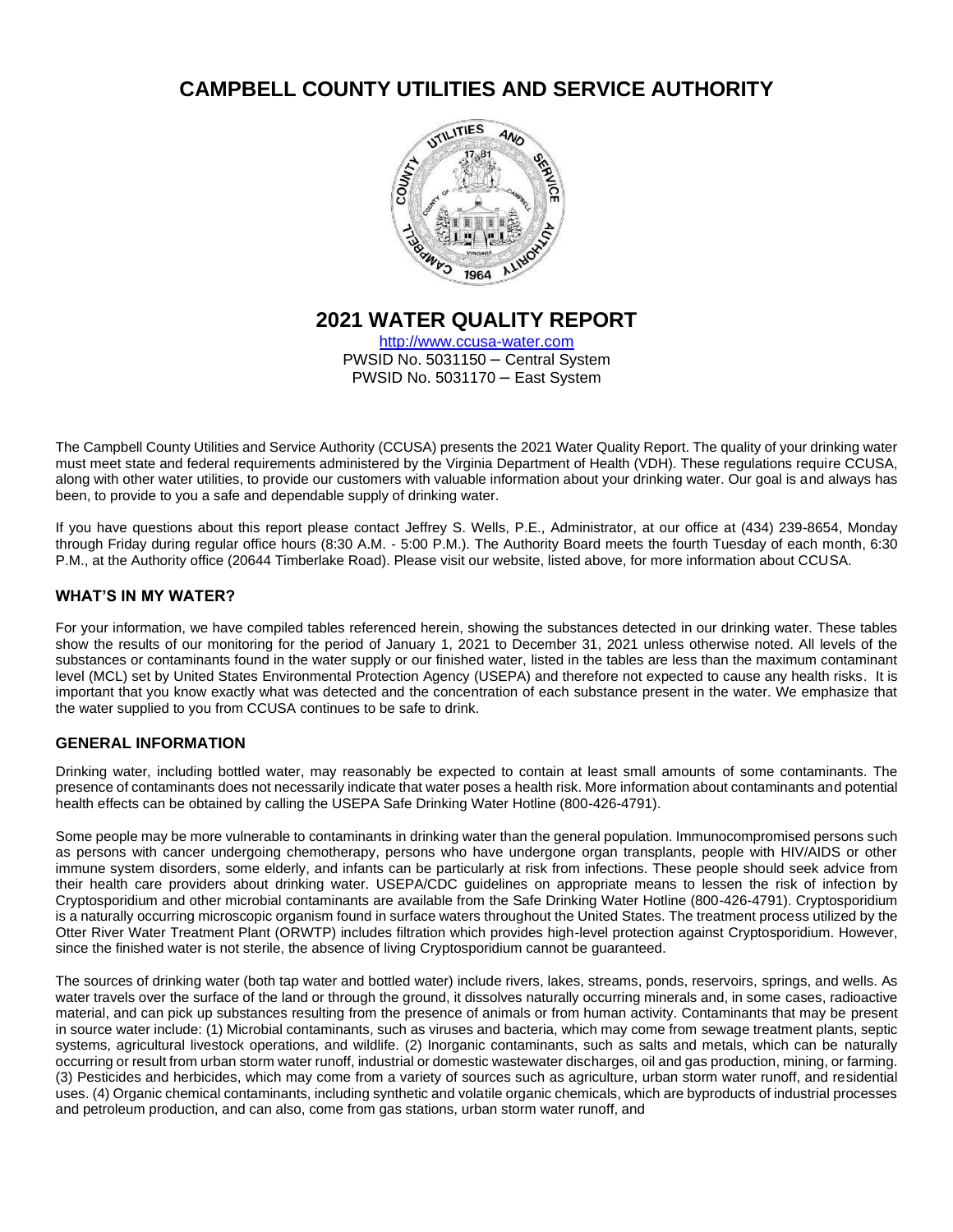septic systems. (5) Radioactive contaminants, which can be naturally occurring or be the result of oil and gas production and mining activities.

To ensure that tap water is safe to drink, USEPA prescribes regulations which limit the number of certain contaminants in water provided by public water systems. Food and Drug Administration regulations establish limits for contaminants in bottled water which must provide protection for public health.

Under a program developed by VDH, detailed Source Water Assessments were completed for all the Authority's water sources in 2019 (Central System) and 2002 (East System). Information concerning the assessments is included in this report. This report is available at the Authority's office or at the Virginia Department of Health, Danville Field Office.

## **OUR COMMITMENT TO QUALITY**

CCUSA is committed to provide safe, high quality drinking water. In addition to providing safe drinking water, CCUSA's commitment to customers includes providing quality service, efficient operations, fair rates, and compliance with regulatory requirements.

CCUSA employs 22 people and has an annual operating budget of approximately \$7.1 million to serve approximately 27,200 customers. The CCUSA is proud of its history of quality service. This level of water quality is achieved by continuous attention to treatment and distribution processes and by an ambitious water quality testing program that exceeds levels dictated by Federal and State regulations. Water quality professionals performed numerous laboratory tests on your drinking water to assure compliance with all water quality standards.

Balancing the cost to customers and the need to maintain infrastructure is another important measure when providing excellent customer service. CCUSA depends on revenue generated from system users and new connections to support Authority operations. Authority revenues and developer contributions are utilized to support capital projects. CCUSA does not receive operating funds from Campbell County. To ensure continued quality service, the Authority must have funds available for maintenance activities, quality monitoring as required by EPA and State authorities, infrastructure development and the continued rising costs of operation. Drinking water standards are continuously being developed by our lawmakers and are becoming more and more stringent with each law passed. Through foresight and planning, efficiency in operations, and focus on excellence in customer service, CCUSA is confident it can meet and exceed these regulations while continuing to provide customers with high quality drinking water at a reasonable price. The current water rate is \$4.65 per 100 cubic feet (or 748 gallons) and the sewer rate is \$4.90 per 100 cubic feet.

To ensure water quality at your tap, you can perform a few simple maintenance items. During the summer, most people connect a garden hose to their outside faucet and leave it connected the entire time. If the faucet is left on, the heated water can back-siphon into your house plumbing. This could create a bad taste in your house water. As the hose heats up, it expands which can cause it to rupture. If left unattended, a large amount of water can be lost, and this will dramatically increase your water bill cost. It is advised to always close outside faucets and/or disconnect the water hose from the faucet.

The water service, or meter, is located near the street and this is the point where the Authority's responsibility ends. Miss Utility is a call service that provides residents of Virginia a one-call number to report excavation projects. Please be aware that utilities typically will not mark privately-owned underground lines such as irrigation and sprinkler systems or private water and sewer. You are responsible for locating privately owned lines or hire a private locating service to locate them for you. The number to call Miss Utility is 1-800-552-7001 or 811. Every property owner is required to call Miss Utility before any excavation, including planting trees and installing posts.

**CCUSA Meter System** - Tampering with a water meter is illegal and could result in fines and/or imprisonment. Not only is tampering illegal and ultimately costs all CCUSA customers, but it could also create a cross connection with non-approved sources. Visit our web site at [www.ccusa-water.com](http://www.ccusa-water.com/) to learn more about the Cross-Connection Program. CCUSA is experiencing more damages caused by lawn mowing activities, especially with the meter transmitters which protrude through the meter box lid. If you contract your mowing activities, please advise the contractor of the meter location. **DAMAGING THE METER AND/OR SERVICE BOX COULD COST YOU SEVERAL HUNDRED DOLLARS TO REPAIR OR REPLACE.** Always lift your mower deck or trim around the water meter box with a string trimmer.

**Special Lead Notification:** If present, elevated levels of lead can cause serious health problems, especially for pregnant women and young children. Lead in drinking water is primarily from materials and components associated with service lines and home plumbing. CCUSA is responsible for providing high quality drinking water but cannot control the variety of materials used in home plumbing components. When your water has been sitting for several hours, you can minimize the potential for lead exposure by flushing your tap for 30 seconds to 2 minutes before using water for drinking or cooking. If you are concerned about lead in your water, you may wish to have your water tested. Information on lead in drinking water, testing methods, and steps you can take to minimize exposure is available from the Safe Drinking Water Hotline (800-426-4791) or at<http://www.epa.gov/safewater/lead.>

## **SOURCE WATER ASSESSMENT REPORTS – (SWAR)**

A SWAR consists of maps showing the source water assessment area, an inventory of known land use activities of concern and documentation of any known contamination within the last 5 years. This report was developed by the VDH and is the first step in assisting in the preparation of a Source Water Protection Program (SWPP).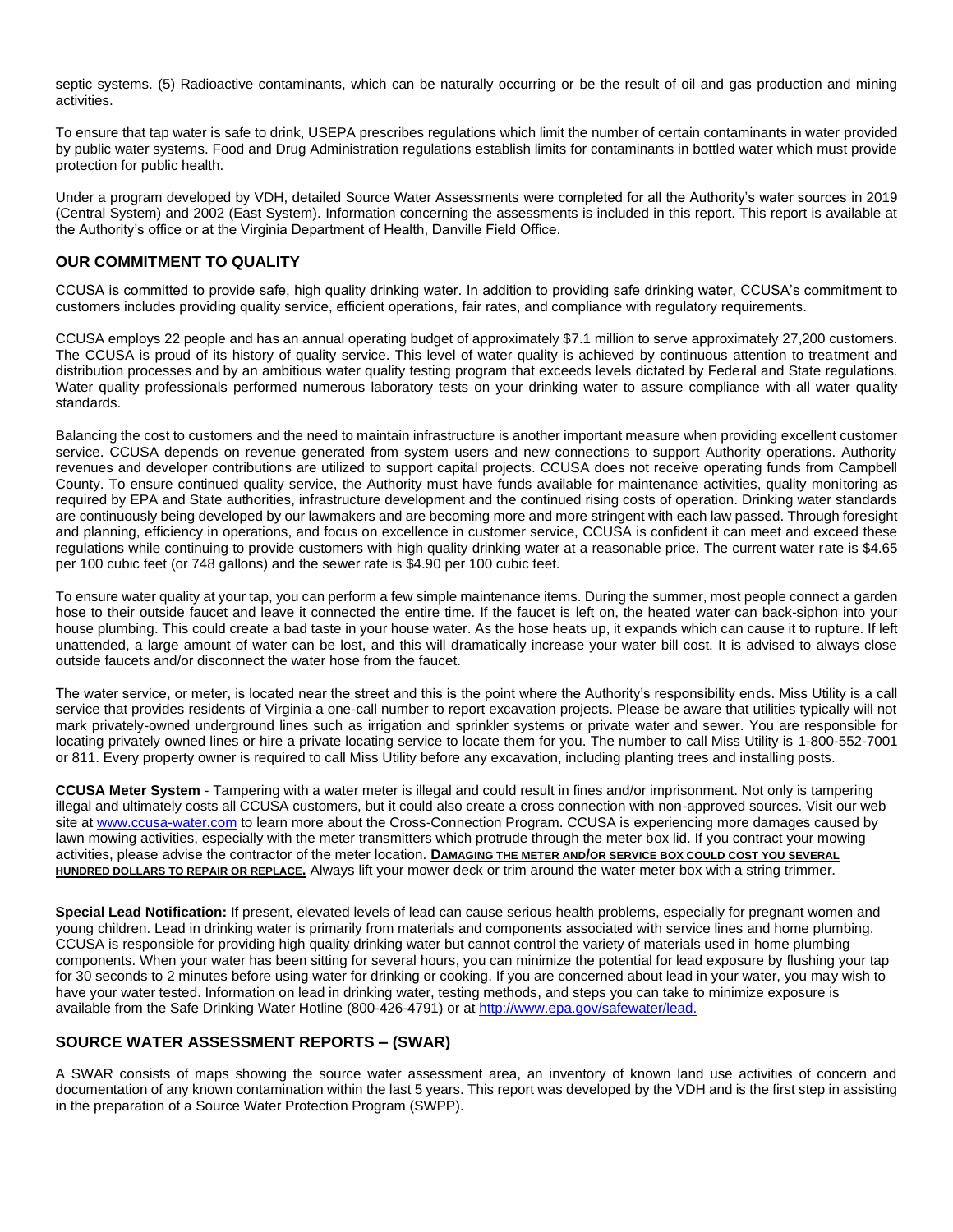#### OTTER RIVER WATER TREATMENT PLANT (Central Water System)

A source water assessment of the Central Water System was conducted in 2019 by the Virginia Department of Health. The water sources were determined to be highly susceptible to contamination using the criteria developed by the State in its approved Source Water Assessment Program. The report is available by contacting the Authority as noted elsewhere in this drinking water quality report.

#### CITY OF LYNCHBURG - (CCUSA East System)

The City of Lynchburg is the source of water for the CCUSA East System. A source water assessment of the City of Lynchburg's system was conducted in 2002 by the Virginia Department of Health. The water sources were determined to be highly susceptible to contamination using the criteria developed by the State in its approved Source Water Assessment Program. The report is available by contacting the City of Lynchburg at 525 Taylor Street, Lynchburg, VA 24504, phone: (434) 847-1322.

#### **DISINFECTION BYPRODUCTS**

What are disinfection byproducts and what do they have to do with my water? The surface water supply is exposed to plants and their byproducts; however, groundwater sources may or may not contain these containments. Plants contain organic carbon, and the organic carbon is picked up by the water supply. When this carbon comes in contact with chlorine, used for disinfection, some chemical byproducts are created. The regulated byproducts are trihalomethane(s) (TTHM) and haloacetic acids (HAA5). Some people who drink water containing trihalomethanes and haloacetic acids in excess of the MCL over many years could experience problems with their liver, kidneys, or central nervous systems, and may have an increased risk of getting cancer, although there is no documented evidence that this has occurred. The regulated locational four quarter annual average (LRAA) for TTHM and HAA5 is 80 µg/l and 60 µg/l, respectively.

#### **DEFINITIONS**

- **AL**  *Action Level*; The concentration of a contaminant which, if exceeded, triggers treatment or other requirements which a water system must follow.
- **MCL**  *Maximum Contaminant Level*; The highest level of a contaminant that is allowed in drinking water.
- **MCLG**  *Maximum Contaminant Level Goal*; The level of contaminant in drinking water below which there is no known or expected risk to health. MCLG's allow for a margin of safety.
- **MRDL**  *Maximum Residual Disinfectant Level*; The highest level of a disinfectant allowed in drinking water.
- **MRDLG**  *Maximum Residual Disinfectant Level Goal*; The level of a drinking water disinfection below which there is no known or expected risk to health.

**n/a** *– Not Applicable*.

- **ND**  *Non-detects*; Laboratory analysis indicated that the Contaminant is not present.
- **NTU**  *Nephelometric Turbidity Units*.
- **pCi/L**  *Picocuries per liter*; is the measurement of a natural rate of decay of a radioactive containment.
- **ppb (µg/l)**  Part *per billion*; (or micrograms per liter) (**µ**g/l) is equivalent to one penny in \$10,000,000.
- **ppm**  *Parts per million*; One part per million (or milligrams per liter) is equivalent to one penny in \$10,000.
- **SMCL**  *Secondary Maximum Contaminant Level*; Limits on non-health contaminants.
- **TT**  *Treatment Technique*; is a required process intended to reduce the level of a contaminant in drinking water.

**Turbidity** - Is a measure of the cloudiness of the water. We monitor it because it is a good indicator of the effectiveness of our filtration system.

**< -** Less Than.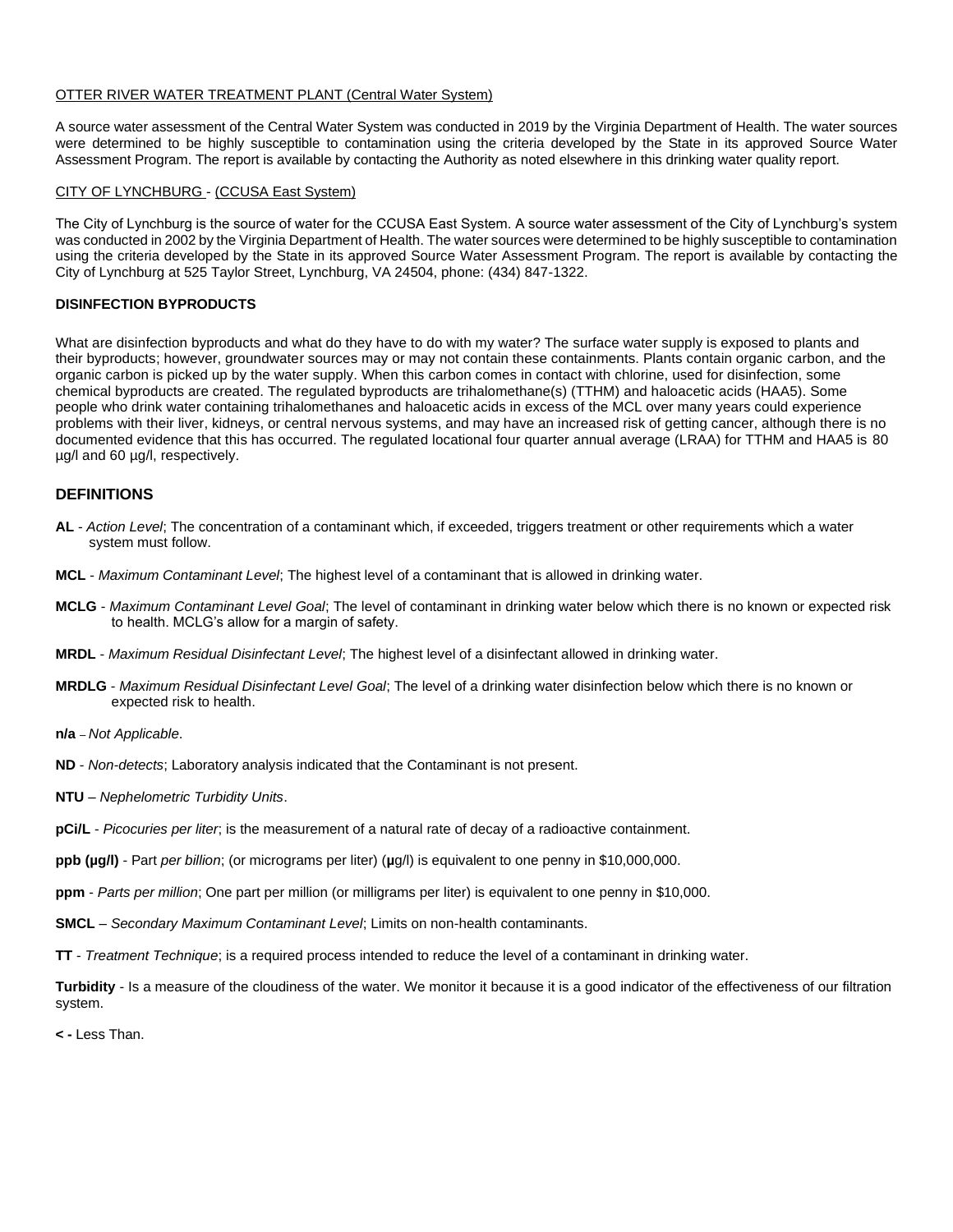# **OTTER RIVER WATER TREATMENT PLANT - 2021**

| Contaminant/<br>Unit of<br>Measurement     | <b>MCLG</b>           | <b>AL</b>                                           | 90 <sup>th</sup> Percentile<br>Value<br>number of sites<br>exceeding AL | Violation | <b>Typical Source of Contamination</b>                                                                                              |  |
|--------------------------------------------|-----------------------|-----------------------------------------------------|-------------------------------------------------------------------------|-----------|-------------------------------------------------------------------------------------------------------------------------------------|--|
| Copper, ppm                                | 1.3                   | 1.3                                                 | $\sqrt{6.02}$<br>0 out of 30<br>Range<br>$< 0.02$ to 0.027              | <b>NO</b> | Corrosion of household plumbing<br>systems, erosion of natural deposits,<br>leaching from wood preservatives.                       |  |
| Lead, ppb                                  | $\Omega$              | 15                                                  | 6.0<br>$0$ out of $30$<br>Range<br>$< 2$ to 13.7                        | <b>NO</b> | Corrosion of household plumbing<br>systems and erosion of natural<br>deposits.                                                      |  |
| Contaminant/<br>Unit of<br>Measurement     | <b>MCLG</b>           | <b>MCL</b>                                          | <b>Highest Level</b><br>and Range                                       | Violation | <b>Typical Source of Contamination</b>                                                                                              |  |
| Fluoride, ppm                              | 4                     | 4                                                   | 0.74 (average)<br>$0.56 - 0.99$ (range)                                 | <b>NO</b> | Erosion of natural deposits; Water<br>additives which promotes strong<br>teeth; Discharge from fertilizer<br>and aluminum factories |  |
| Nitrate +<br>Nitrite (as<br>Nitrogen), ppm | 10                    | 10                                                  | 0.63                                                                    | <b>NO</b> | Runoff from fertilizer use.<br>Leaching from septic tanks, sewage.<br>Erosion of natural deposits                                   |  |
| Turbidity, NTU                             | n/a                   | $1.0$ Max<br>ТT<br>0.3 in 95% of monthly<br>samples | 0.06 (highest<br>level)<br><b>NO</b><br>$100\% < 0.3$                   |           | Soil runoff                                                                                                                         |  |
| Chlorine, ppm                              | <b>MRDLG</b><br>$= 4$ | $MRDL = 4$                                          | 1.44 (highest<br>sampled)<br>$0.33 - 1.44$ (range)                      | <b>NO</b> | Water additive to control microbes.                                                                                                 |  |
| <b>Total Organic</b><br>Carbon,<br>(TOC)   | n/a                   | TT Ratio $\geq 1.0$                                 | 1.10 (Avg.<br>removal ratio)<br>1.00 - 1.42(range)                      | <b>NO</b> | Naturally present in the environment                                                                                                |  |
| Trihalomethanes<br>(TTHM), ppb             | n/a                   | 80                                                  | 43 (highest<br>running average)<br>35-51 (range)                        | <b>NO</b> | By-products of drinking<br>water disinfection.                                                                                      |  |
| <b>Haloacetic Acids</b><br>(HAA), ppb      | n/a                   | 60                                                  | 30 (highest<br>running average)<br>$27 - 35$ (range)                    | <b>NO</b> | By-products of drinking<br>water disinfection.                                                                                      |  |
| 1 Gross Alpha,<br>pCi/L                    | 0                     | 15                                                  | < 0.33                                                                  | <b>NO</b> | Erosion of natural<br>deposits                                                                                                      |  |
| 1 Radium-228,<br>pCi/L                     | $\mathbf 0$           | 5                                                   | < 0.66                                                                  | NO.       | Erosion of natural<br>deposits                                                                                                      |  |
| Barium,<br>mg/L                            | $\overline{2}$        | $\overline{c}$                                      | 0.019                                                                   | <b>NO</b> | Discharge of drilling wastes:<br>discharge from metal refineries:<br>erosion of natural deposits.                                   |  |
| $1$ Data from $R/R/2020$                   |                       |                                                     |                                                                         |           |                                                                                                                                     |  |

Data from  $8/6/202$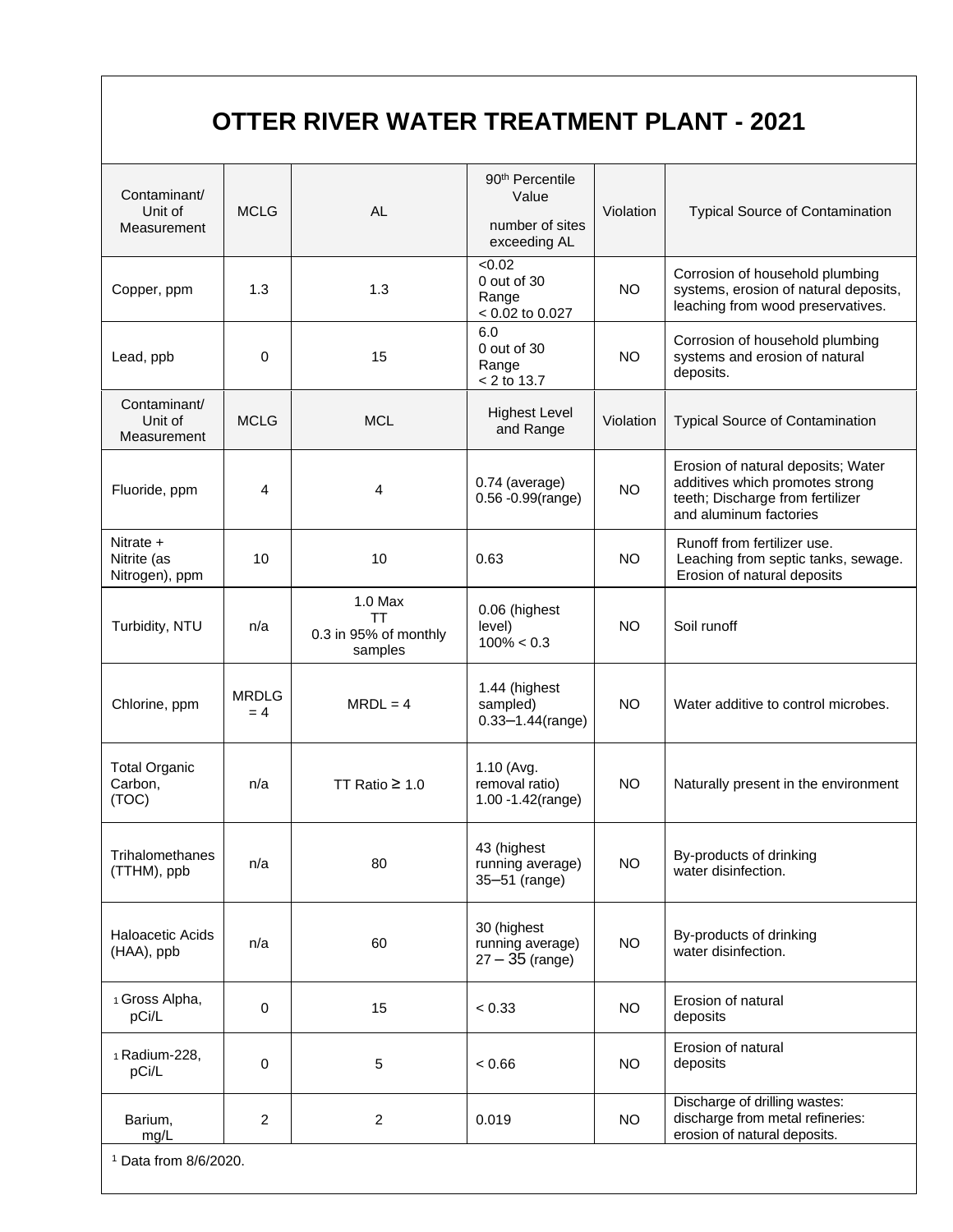| <b>Campbell County East System - 2021</b> |                      |            |                                                                                 |           |                                                                                                                                                                                                                                                                                               |  |
|-------------------------------------------|----------------------|------------|---------------------------------------------------------------------------------|-----------|-----------------------------------------------------------------------------------------------------------------------------------------------------------------------------------------------------------------------------------------------------------------------------------------------|--|
| Contaminant/ Unit<br>of Measurement       | <b>MCLG</b>          | <b>AL</b>  | 90 <sup>th</sup> Percentile Value<br>(Range)<br>number of sites<br>exceeding AL | Violation | <b>Typical Source of Contamination</b>                                                                                                                                                                                                                                                        |  |
| <sup>1</sup> Copper, ppm                  | 1.3                  | 1.3        | < 0.02<br>(All results ND)<br>NO.<br>$0$ out of 10                              |           | Corrosion of household plumbing<br>systems, erosion of natural deposits,<br>leaching from wood preservatives.                                                                                                                                                                                 |  |
| <sup>1</sup> Lead, ppb                    | 0                    | 15         | < 0.002<br>(All results ND)<br>NO.<br>$0$ out of $10$                           |           | Corrosion of household plumbing<br>systems, erosion of natural deposits.                                                                                                                                                                                                                      |  |
| Contaminant/ Unit<br>of Measurement       | <b>MCLG</b>          | <b>MCL</b> | <b>Highest Level</b><br>Violation<br>and Range                                  |           | <b>Typical Source of Contamination</b>                                                                                                                                                                                                                                                        |  |
| Chlorine, ppm                             | <b>MRDLG</b><br>$=4$ | $MRDL = 4$ | 1.27 (highest)<br>$0.76 - 1.27$ (range)                                         | <b>NO</b> | Water additive to control microbes.                                                                                                                                                                                                                                                           |  |
| Trihalomethanes<br>(TTHM), ppb            | 0                    | 80         | 43 (highest average)<br>$18 - 52$ (range)                                       | <b>NO</b> | Some people who drink water<br>containing trihalomethanes in<br>excess of the MCL over many<br>years could experience problems<br>with their liver, kidneys, or central<br>nervous systems and may have<br>increased risk of getting cancer.<br>By-product of drinking water<br>disinfection. |  |
| Haloacetic<br>Acids<br>(HAA), ppb         | 0                    | 60         | 28 (highest average)<br>$16 - 39$ (range)                                       | <b>NO</b> | Some people who drink water<br>containing haloacetic acids in<br>excess of the MCL over many<br>years may have an increased risk<br>of getting cancer. By-product of<br>drinking water disinfection.                                                                                          |  |

<sup>1</sup>Sample Results Indicated 2020. Next required sampling period in 2023.

# **WHERE DOES MY WATER COME FROM?**

CCUSA supplies water every day to more than 27,200 citizens in Campbell County. Over 1.1 billion gallons of water was delivered from these water supplies in 2021.

**Central Water System** - CCUSA owns and operates the Otter River Water Treatment Plant, which has a capacity of 4.1 MGD. The water supply for this facility is the Big Otter River. This service area contains approximately 95% of CCUSA's customer base. The service area includes the Timberlake area east to Route 29, the Route 29 corridor, Route 24 west of Route 29 to Evington and Route 24 east to Concord and 460.

**City of Lynchburg System** - CCUSA has an agreement with the City of Lynchburg to purchase water for County residents located in areas where CCUSA water lines cannot provide service otherwise. These areas include the Vista Acres Subdivision, Mount Sterling Drive and Greenview Drive.

**Campbell County East System** – The Campbell County East System is directly supplied by the City of Lynchburg water system. Along with the contaminants identified in the City's table above, the Authority detected the additional contaminants noted in the above table for the East System. The area includes Old Rustburg Road area and Route 460 east from the City of Lynchburg and Mount Athos Road.

# **CONSECUTIVE SYSTEMS**

Campbell County Utilities and Service Authority also serves water to approximately 266 customers of Appomattox County and the Town of Appomattox and is a backup supply to customers in the Town of Altavista. This water delivered to these customers is produced by the Otter River Filter Plant, located at 9625 Leesville Road, Evington, Virginia.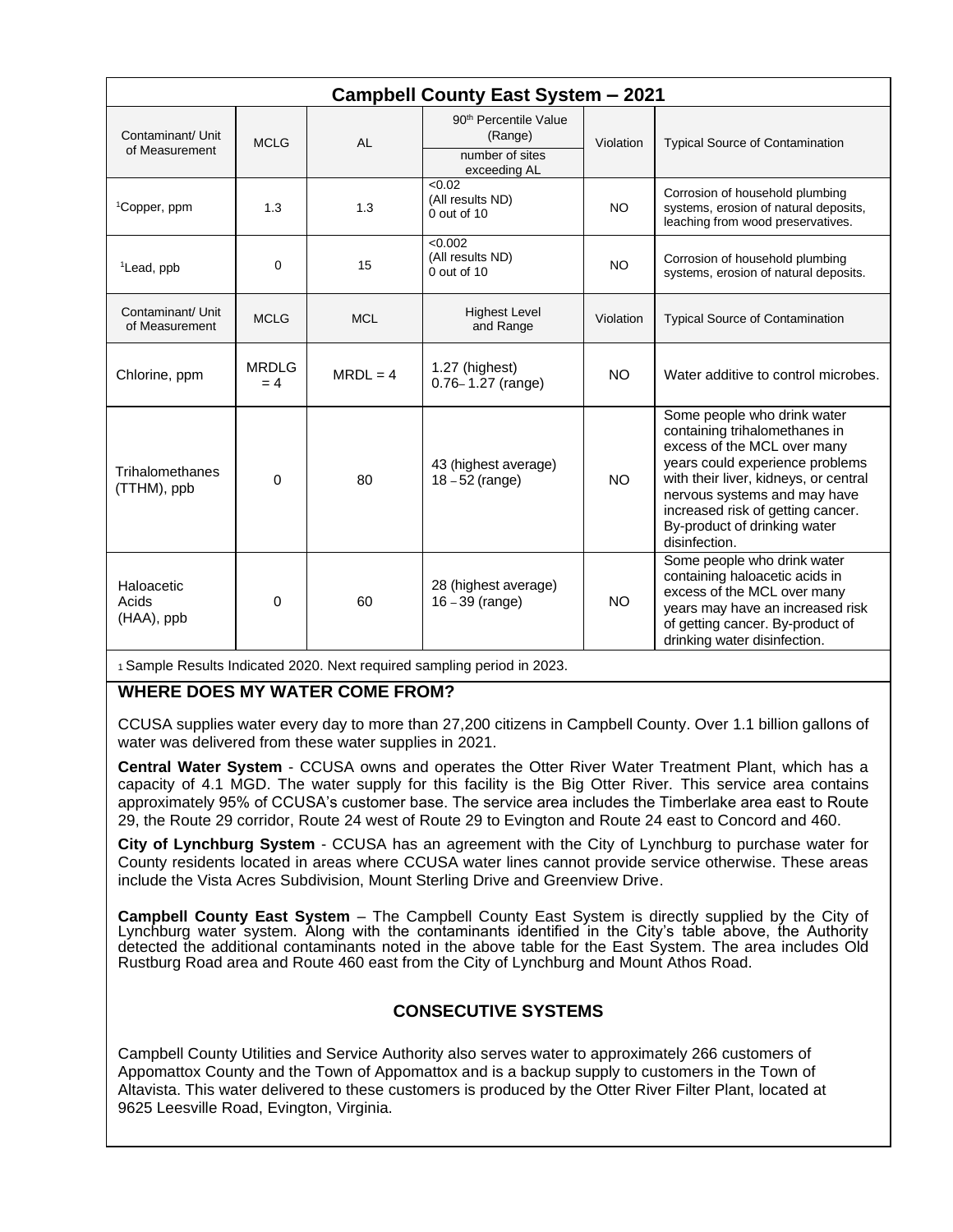|                                                                                                                     |           |                                                      | <b>City of Lynchburg</b><br>2021 Raw data for Consecutive<br><b>Systems for Spring 2022 CCR</b> |      |                |            |             |                                                                            |
|---------------------------------------------------------------------------------------------------------------------|-----------|------------------------------------------------------|-------------------------------------------------------------------------------------------------|------|----------------|------------|-------------|----------------------------------------------------------------------------|
|                                                                                                                     |           | Level Detected                                       |                                                                                                 |      |                |            |             |                                                                            |
|                                                                                                                     | Violatior | Water from                                           | Water from                                                                                      |      |                |            |             |                                                                            |
| Constituents/                                                                                                       |           | <b>Abert Filtration</b>                              | College Hill                                                                                    |      |                |            |             |                                                                            |
| Unit of Measure                                                                                                     |           | Plant                                                | <b>Filtration Plant</b>                                                                         | AL   | <b>MCLG</b>    | <b>MCL</b> | <b>MDRL</b> | Likely Source of Contamination                                             |
| <b>Inorganic Contaminants</b>                                                                                       |           |                                                      |                                                                                                 |      |                |            |             |                                                                            |
| Chlorine, ppm                                                                                                       | <b>NO</b> | Range: 0.06 - 2.00                                   |                                                                                                 |      |                |            | 4           | Water additive to                                                          |
|                                                                                                                     |           | Highest Average: 1.36                                |                                                                                                 |      |                |            |             | control microbes                                                           |
| Nitrate + Nitrite (as Nitrogen),                                                                                    | <b>NO</b> | 0.12                                                 | 0.13                                                                                            |      | 10             | 10         |             | Runoff from fertilizer use; leaching<br>from septic tanks; sewage; erosion |
| ppm                                                                                                                 |           |                                                      |                                                                                                 |      |                |            |             | of natural deposits                                                        |
| Fluoride, ppm                                                                                                       | <b>NO</b> | Average: 0.69                                        | Average: 0.69                                                                                   |      | $\overline{a}$ | 4          |             | Erosion of natural deposits; water                                         |
|                                                                                                                     |           | Range: 0.52-0.94                                     | Range: 0.48-0.98                                                                                |      |                |            |             | additive that promotes strong                                              |
|                                                                                                                     |           |                                                      |                                                                                                 |      |                |            |             | teeth; discharge from fertilizer and                                       |
|                                                                                                                     |           |                                                      |                                                                                                 |      |                |            |             | aluminum factories                                                         |
| Lead, ppb                                                                                                           | <b>NO</b> | $90th$ percentile value = 2                          |                                                                                                 | 15   | $\Omega$       |            |             | Corrosion of household plumbing                                            |
| Results from 2021                                                                                                   |           | 0 above action limit                                 |                                                                                                 |      |                |            |             | systems, erosion of natural                                                |
| Copper, ppb                                                                                                         | <b>NO</b> |                                                      |                                                                                                 | 1300 | 1300           |            |             | deposits<br>Corrosion of household plumbing                                |
| Results from 2021                                                                                                   |           | $90th$ percentile value = 31<br>0 above action limit |                                                                                                 |      |                |            |             | systems, erosion of natural                                                |
|                                                                                                                     |           |                                                      |                                                                                                 |      |                |            |             | deposits                                                                   |
| <b>Microbiological Contaminants</b>                                                                                 |           |                                                      |                                                                                                 |      |                |            |             |                                                                            |
| Turbidity, NTU                                                                                                      | <b>NO</b> | 0.10 (highest                                        | 0.11 (highest                                                                                   |      | N/A            | <b>TT</b>  |             | Soil runoff                                                                |
|                                                                                                                     |           | level)                                               | level)                                                                                          |      |                |            |             |                                                                            |
|                                                                                                                     |           | 100% < 0.3                                           | $100\% < 0.3$                                                                                   |      |                |            |             |                                                                            |
| No single sample can be greater than 1 NTU. At least 95% of the samples taken every month must be less than 0.3 NTU |           |                                                      |                                                                                                 |      |                |            |             |                                                                            |
| <b>Volatile Organic Contaminants</b>                                                                                |           |                                                      |                                                                                                 |      |                |            |             |                                                                            |
| <b>Trihalomethanes</b>                                                                                              | <b>NO</b> | Range: 9.8-58.6                                      |                                                                                                 |      | N/A            | 80         |             | By-product of drinking water                                               |
| (TTHM), ppb                                                                                                         |           | Highest Average: 39.7                                |                                                                                                 |      |                |            |             | disinfection                                                               |
| <b>Haloacetic Acids</b>                                                                                             | NO        | Range: 8.0 - 40.0<br>Highest Average: 30.5           |                                                                                                 |      | N/A            | 60         |             | By-product of drinking water<br>disinfection                               |
| (HAA), ppb<br><b>Radioactive Contaminants</b>                                                                       |           |                                                      |                                                                                                 |      |                |            |             |                                                                            |
| Radium-228, pCi/L                                                                                                   | <b>NO</b> |                                                      |                                                                                                 |      | $\mathbf 0$    | 5          |             | Erosion of natural deposits                                                |
| (Results from 2021)                                                                                                 |           | 0.3                                                  | <b>ND</b>                                                                                       |      |                |            |             |                                                                            |
| <b>Disinfection By-Product Precursors</b>                                                                           |           |                                                      |                                                                                                 |      |                |            |             |                                                                            |
| Total Organic Carbon (ppm)                                                                                          | NO        | Range:                                               | Range:                                                                                          |      | N/A            | <b>TT</b>  |             | Naturally present in the                                                   |
| (TOC) Treated, water ppm                                                                                            |           | $0.61 - 1.00$                                        | $0.62 - 1.01$                                                                                   |      |                |            |             | environment                                                                |
|                                                                                                                     |           | Highest Average:                                     | <b>Highest Average:</b>                                                                         |      |                |            |             |                                                                            |
|                                                                                                                     |           | 0.79                                                 | 0.74                                                                                            |      |                |            |             |                                                                            |
|                                                                                                                     |           |                                                      |                                                                                                 |      |                |            |             |                                                                            |

| Unregulated Substances | Abert | College Hill | Upical Source                       |
|------------------------|-------|--------------|-------------------------------------|
| (mg)<br>Sodium         | J.U   | <b></b>      | I deposits and road salt<br>Natural |